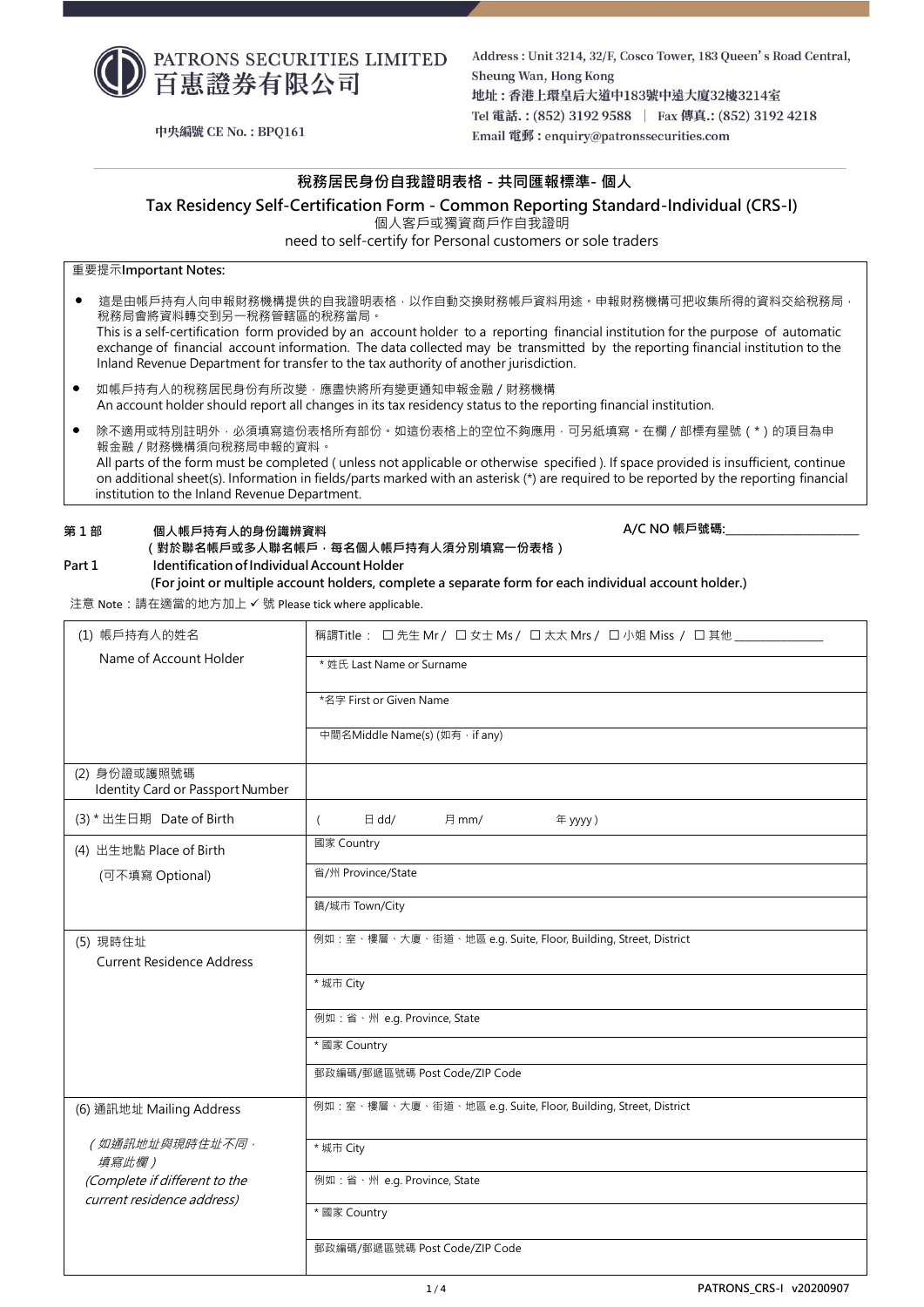PATRONS SECURITIES LIMITED 百惠證券有限公司

中央編號 CE No.: BPQ161

Address: Unit 3214, 32/F, Cosco Tower, 183 Queen's Road Central, Sheung Wan, Hong Kong 地址:香港上環皇后大道中183號中遠大廈32樓3214室 Tel 電話.: (852) 3192 9588 | Fax 傳真.: (852) 3192 4218 Email 電郵: enquiry@patronssecurities.com

**A/C NO : 帳戶號碼 : \_\_\_\_\_\_\_\_\_\_\_\_\_\_\_\_**

### **第2 部 居留司法管轄區及稅務編號或具有等同功能的識辨編號(以下簡稱「稅務編號」)**

#### **Part 2 Jurisdiction of Residence and Taxpayer Identification Number or its Functional Equivalent ("TIN")**

提供以下資料,列明(a)帳戶持有人的居留司法管轄區,亦即帳戶持有人的稅務管轄區 (香港包括在內 )及 ( b ) 該居留司法管轄區發給帳 戶持有人的稅務編號。列出所有(不限於 5 個)居留司法管轄區。

Complete the following table indicating (a) the jurisdiction of residence (including Hong Kong) where the account holder is a resident for tax purposes and (b) the account holder 's TIN for each jurisdiction indicated. Indicate all (not restricted to five) jurisdictions of residence.

如沒有提供稅務編號,必須填寫合適的理由 A, B 或 C:

If a TIN is unavailable, provide the appropriate reason A, B or C :

理由 A – 帳戶持有人的居留司法管轄區並沒有向其居民發出稅務編號。<br>Reason A – The jurisdiction where the account holder is a resident for

Reason A – The jurisdiction where the account holder is a resident for tax purposes does not issue TINs to its residents.<br>理由 B – 帳戶持有人不能取得稅務編號。如選取狺一理由,解釋帳戶持有人不能取得稅務編號的原因。

理由 B – 帳戶持有人不能取得稅務編號。如選取這一理由,解釋帳戶持有人不能取得稅務編號的原因。<br>Reason B – The account holder is unable to obtain a TIN. Explain why the account holder is unable

The account holder is unable to obtain a TIN. Explain why the account holder is unable to obtain a TIN if you have selected this reason.

理由 C – 帳戶持有人毋須提供稅務編號。居留司法管轄區的主管機關不需要帳戶持有人披露稅務編號。<br>Reason C – TIN is not required. Select this reason only if the authorities of the jurisdiction of residen TIN is not required. Select this reason only if the authorities of the jurisdiction of residence do not require the TIN to be disclosed.

如帳戶持有人是香港稅務居民,稅務編號是其香港身份證號碼。

If the account holder is a tax resident of Hong Kong, the TIN is the Hong Kong Identity Card Number.

如帳戶持有人是中國稅務居民,稅務編號是其中國身份證號碼。

If the account holder is a tax resident of China, the TIN is the China Identity Card Number.

| 居留司法管轄區<br>Jurisdiction of<br>Residence | 稅務編號<br><b>TIN</b> | 如沒有提供稅務編號,<br>填寫理由A、B 或 C<br>Enter Reason A, B or C<br>if no TIN is available | 如選取理由 B,<br>解釋帳戶持有人不能取得稅務編號的原因<br>Explain why the account holder is unable to<br>obtain a TIN if you have selected Reason B |
|-----------------------------------------|--------------------|-------------------------------------------------------------------------------|-----------------------------------------------------------------------------------------------------------------------------|
| (1)                                     |                    |                                                                               |                                                                                                                             |
| (2)                                     |                    |                                                                               |                                                                                                                             |
| (3)                                     |                    |                                                                               |                                                                                                                             |
| (4)                                     |                    |                                                                               |                                                                                                                             |
| (5)                                     |                    |                                                                               |                                                                                                                             |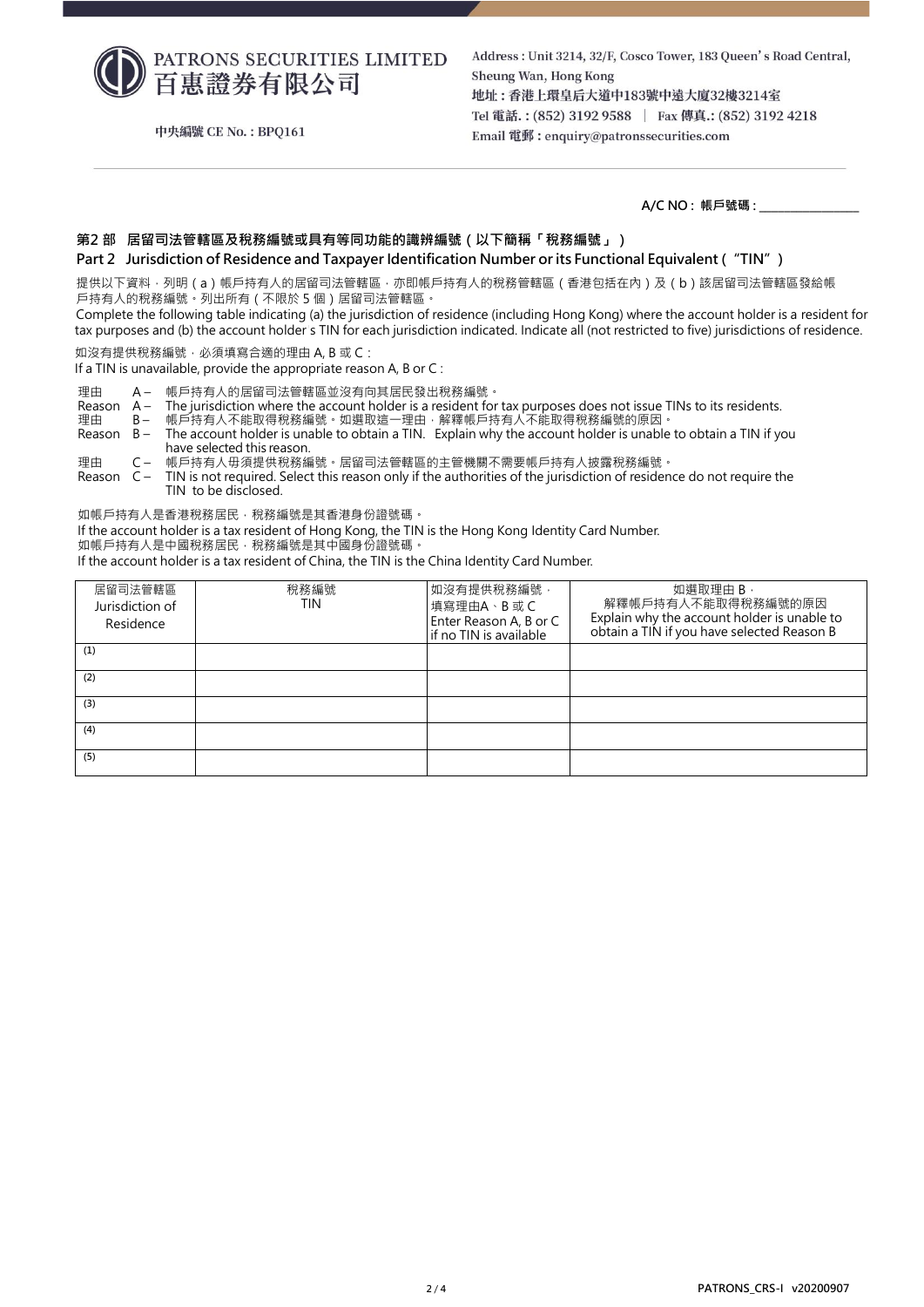

中央編號 CE No.: BPO161

Address: Unit 3214, 32/F, Cosco Tower, 183 Queen's Road Central, Sheung Wan, Hong Kong 地址:香港上環皇后大道中183號中遠大廈32樓3214室 Tel 電話.: (852) 3192 9588 | Fax 傳真.: (852) 3192 4218 Email 電郵: enquiry@patronssecurities.com

# **第 3 部 聲明及簽署**

# **Part 3 Declarations and Signature**

本人知悉及同意 · 財務機構可根據《稅務條例》(第 112 章)有關交換財務帳戶資料的法律條文 · (a)收集本表格 所載資料並可備存作自動交換 財務帳戶資料用途及(b)把該等資料和關於帳戶持有人及任何須申報帳戶的資料向香港 特別行政區政府稅務局申報 · 從而把資料轉交到帳戶持有 人的居留司法管轄區的稅務當局。

I acknowledge and agree that (a) the information contained in this form is collected and may be kept by the financial institution for the purpose of automatic exchange of financial account information, and (b) such information and information regarding the account holder and any reportable account(s) may be reported by the financial institution to the Inland Revenue Department of the Government of the Hong Kong Special Administrative Region and exchanged with the tax authorities of another jurisdiction or jurisdictions in which the account holder may be resident for tax purposes, pursuant to the legal provisions for exchange of financial account information provided under the Inland Revenue Ordinance (Cap.112).

本人證明,就與本表格所有相關的帳戶,本人是帳戶持有人簽署本表格。 I certify that I am the account holder of all the account(s) to which this form relates.

本人承諾,如情況有所改變,以致影響本表格第 1 部所述的個人的稅務居民身份,或引致本表格所載的資料不正確,本 人會通知**百惠證券有限公** 司,並會在情況發生改變後 30 日內,向百惠證券有限公司提交一份已適當更新的自我證明表格。

I undertake to advise **Patrons Securities Limited** of any change in circumstances which affects the tax residency status of the individual

identified in Part 1 of this form or causes the information contained herein to become incorrect, and to provide **Patrons Securities Limited** with a suitably updated self-certification form within 30 days of such change in circumstances.

本人聲明就本人所知所信,本表格內所填報的所有資料和聲明均屬真實、正確和完備。 I declare that the information given and statements made in this form are, to the best of my knowledge and belief, true, correct and complete.

| 簽署 Signature :                                            | 身份 Capacity :                                                                                                                                                                                                                           |
|-----------------------------------------------------------|-----------------------------------------------------------------------------------------------------------------------------------------------------------------------------------------------------------------------------------------|
|                                                           | (如您不是第 1 部所述的個人 · 說明您的身份 · 如果您是以受權人身份簽署這份表格 · 須夾附該 授<br>權書的核證副本 • Indicate the capacity if you are not the individual identified in Part 1. If<br>signing under a Power of Attorney, attach a certified copy of the power of attorney.) |
|                                                           | Power of Attorney 授權書                                                                                                                                                                                                                   |
| Ø                                                         | 必須採用本公司滿意的形式。請注意,由本公司提供及經賬戶持有人簽署的任何現有授權書                                                                                                                                                                                                |
| $\boxplus$ 期 Date :<br>$\boxminus$ dd/<br>月 mm/<br>年 yyyy | (Letter of Delegation) 將不會授權委任的代理人代表有關的賬戶持有人簽署本表格。                                                                                                                                                                                      |
|                                                           | The power of attorney must be in a form satisfactory to the Company. Please note that any                                                                                                                                               |
| 姓名:                                                       | existing Letter of Delegation provided by the Company and signed by an account holder<br>will not give the authority to the Appointed attorney(s) to sign this form on behalf of the                                                    |
| Name:                                                     | relevant account holder.                                                                                                                                                                                                                |

**警告: 根據《稅務條例》第 80(2E)條,如任何人在作出自我證明時,在明知一項陳述在要項上屬具誤導性、虛假或不正 確,或罔顧一項陳述 是否在要項上屬具誤導性、虛假或不正確下,作出該項陳述,即屬犯罪。一經定罪,可處第 3 級( 即\$10,000)罰款。 WARNING: It is an offence under section 80(2E) of the Inland Revenue Ordinance if any person, in making a self - certification, makes a statement that is misleading, false or incorrect in a material particular AND knows, or is reckless as to whether, the statement is misleading, false or incorrect in a material particular. A person who commits the offence is liable on conviction to a fine at level 3 (i.e. \$10,000)**